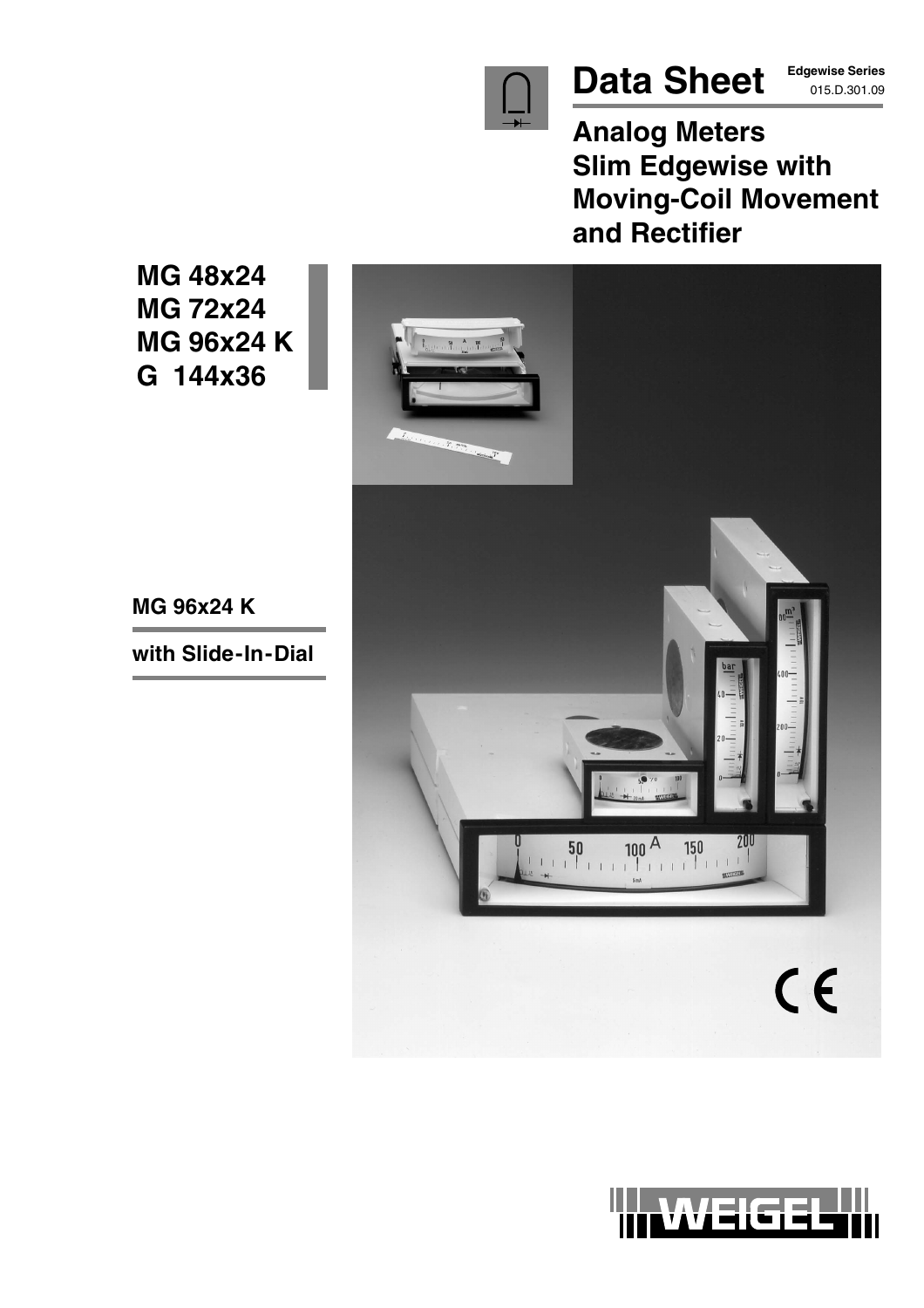# **Application**

The edgewise moving-coil panel meters **MG 48x24**, **MG 72x24**, **MG 96x24 K** and **G 144x36** with a slim-line dial are used for measurement of **sinusoidal AC currents or voltages**.

Moving-coil rectifier instruments measure average values and are scaled to indicate r.m.s., assuming a sinusoidal wave form.

The moving-coil movement is manufactured to newest findings and distinguishes in a small power consumption, a high accuracy and a very good damping.

The instruments are suitable to be mounted in switchboards, control panels, machine tool consoles and mosaic panels (except G 144x36).

With MG 96x24 K **the front panel, the front window and the dial** as well as the **dial illumination** (optional) can be exchanged easily. On the rear side a cable grip for the connecting leads is integrated.

## **Movements**

Self-shielding moving-coil movements with swivel coil, pivot suspended. Series-connected rectifier incorporated. Spring loaded jewel bearings for vibration and shock resistance.

## **Mechanical Data**

| case details       | edgewise case suitable to be mounted<br>in control panels, machine tool consoles<br>or mosaic panels (except G144x36), stackable |                                                   |                                                     |                                      |
|--------------------|----------------------------------------------------------------------------------------------------------------------------------|---------------------------------------------------|-----------------------------------------------------|--------------------------------------|
| material of case   | thermoplastics                                                                                                                   |                                                   |                                                     |                                      |
| material of window | glass <b>♦</b>                                                                                                                   |                                                   |                                                     |                                      |
| colour of bezel    |                                                                                                                                  | black (similar to RAL 9005) $\blacktriangleright$ |                                                     |                                      |
| position of use    | vertical $\pm 5^{\circ}$ $\bullet$                                                                                               |                                                   |                                                     |                                      |
| panel fixing       | screw clamps $\blacktriangleright$                                                                                               |                                                   |                                                     |                                      |
| mounting           | stackable next to each other                                                                                                     |                                                   |                                                     |                                      |
| panel thickness    | 1  25 mm                                                                                                                         |                                                   |                                                     |                                      |
| terminals          |                                                                                                                                  | connector blades 6.3 x 0.8                        | or connector blades $2.8 \times 0.8$ (MG $96x24$ K) |                                      |
| dimensions (in mm) |                                                                                                                                  |                                                   |                                                     | MG 48x24 MG 72x24 MG 96x24K G 144x36 |
| bezel              | 48 x 24                                                                                                                          | 72 x 24                                           | 96 x 24                                             | 144 x 36                             |
| case               | 43 x 17                                                                                                                          | 66 x 17                                           | $92 \times 18$                                      | 137 x 32                             |
| depth              | 75                                                                                                                               | 98                                                | 108                                                 | 173                                  |
| panel cutout       | $45+0.6$<br>$x 22.2^{+0.3}$                                                                                                      | $68+0.7$<br>$x$ 22.2 <sup>+0.3</sup>              | $92+0.8$<br>$x 22.2^{+0.3}$                         | $138 + 1.0$<br>x 33+0.6              |
| weight approx.     | 0.08 ka                                                                                                                          | 0.1 <sub>kq</sub>                                 | 0.12 kg                                             | 0.5 kg                               |

## **Electrical Data**

| measuring unit<br>frequency range                             |   | AC voltage or AC current<br>40 Hz  50 Hz  10 kHz                                                                                                                                   |
|---------------------------------------------------------------|---|------------------------------------------------------------------------------------------------------------------------------------------------------------------------------------|
| overload capacity (acc. to DIN EN 60 051 - 1)<br>continuously |   | 1.2 times rated voltage / current<br>5 s max. voltmeters 2 times rated voltage<br>ammeters 10 times rated current                                                                  |
| measurement category CAT III                                  |   |                                                                                                                                                                                    |
| operating voltage                                             |   | refer to Measuring Ranges                                                                                                                                                          |
| pollution level                                               | 2 |                                                                                                                                                                                    |
| enclosure code                                                |   | IP 52 case front side $\blacktriangleright$<br>IP 00 for terminals without protection against<br>accidental contact<br>IP 20 for terminals protected against<br>accidental contact |
|                                                               |   |                                                                                                                                                                                    |

## **Measuring Ranges**

### **For mains use**

#### **AC current**

| $100 \mu$ A, $150 \mu$ A, $250 \mu$ A, $400 \mu$ A, $600 \mu$ A, 1 mA, 1.5 mA, 2.5 mA, 4 mA, 6<br>mA, 10 mA, 15 mA, 25 mA, 40 mA, 60 mA, 100 mA, 150 mA,<br>250 mA, 400 mA, 600 mA (voltage drop approx. 1.5 V)<br>with separate miniature current transformer 50 Hz, 10 mA sec.<br>1 A, 1.5 A, 2.5 A (voltage drop approx. 0.2 V)<br>4 A, 5 A, 6 A, 10 A, 15 A, 25 A (voltage drop approx. 0.3 V)<br>for use on current transformer (scale without overload range)<br>separate miniature current transformer 50 Hz, 10 mA sec. inclusive<br>$N/1$ A (voltage drop approx. 0.2 V)<br>$N/5$ A (voltage drop approx. 0.3 V) |                                                                                                          |                                                                                                          |                                                                                                          |                                                                                                          |
|---------------------------------------------------------------------------------------------------------------------------------------------------------------------------------------------------------------------------------------------------------------------------------------------------------------------------------------------------------------------------------------------------------------------------------------------------------------------------------------------------------------------------------------------------------------------------------------------------------------------------|----------------------------------------------------------------------------------------------------------|----------------------------------------------------------------------------------------------------------|----------------------------------------------------------------------------------------------------------|----------------------------------------------------------------------------------------------------------|
| operating<br>voltage                                                                                                                                                                                                                                                                                                                                                                                                                                                                                                                                                                                                      | MG 48x24<br>300 V                                                                                        | 600 V                                                                                                    | MG 72x24 MG 96x24 K<br>300 V                                                                             | G 144x36<br>300 V                                                                                        |
| <b>AC voltage</b><br>>5V                                                                                                                                                                                                                                                                                                                                                                                                                                                                                                                                                                                                  | operating voltage                                                                                        |                                                                                                          | MG 48x24 MG 72x24 MG 96x24 K G 144x36                                                                    |                                                                                                          |
| 1)<br>6 V<br>1١<br>10 V<br>1١<br>15 V<br>11<br>25 V<br>1١<br>40 V<br>1١<br>60 V<br>1)<br>100 V<br>1)<br>150 V<br>1)<br>250 V<br>1)<br>400 V<br>1)<br>500 V<br>1١<br>600 V                                                                                                                                                                                                                                                                                                                                                                                                                                                 | 300 V<br>300 V<br>300 V<br>300 V<br>300 V<br>300 V<br>300 V<br>300 V<br>300 V<br>300 V<br>300 V<br>600 V | 600 V<br>600 V<br>600 V<br>600 V<br>600 V<br>600 V<br>600 V<br>600 V<br>600 V<br>600 V<br>600 V<br>600 V | 300 V<br>300 V<br>300 V<br>300 V<br>300 V<br>300 V<br>300 V<br>300 V<br>300 V<br>300 V<br>300 V<br>600 V | 300 V<br>300 V<br>300 V<br>300 V<br>300 V<br>300 V<br>300 V<br>300 V<br>300 V<br>300 V<br>300 V<br>600 V |
| Not for mains use                                                                                                                                                                                                                                                                                                                                                                                                                                                                                                                                                                                                         |                                                                                                          |                                                                                                          |                                                                                                          |                                                                                                          |

**Not for mains use**

| <b>AC voltage</b><br>≤5V | operating voltage |       | MG 48x24 MG 72x24 MG 96x24 K G 144x36 |       |  |
|--------------------------|-------------------|-------|---------------------------------------|-------|--|
| 2.5V                     | 300 V             | 600 V | 300 V                                 | 300 V |  |
| 4 V                      | 300 V             | 600 V | 300 V                                 | 300 V |  |

<sup>1</sup>) Sensitivity 900 Ω/V  $\blacklozenge$ 

The resistance values are limited to a tolerance of  $\pm 20\%$ 

## **Scaling**

| pointer               | bar pointer        |                               |                                                                                            |       |
|-----------------------|--------------------|-------------------------------|--------------------------------------------------------------------------------------------|-------|
| zero adjustment       | front accessible ♦ |                               |                                                                                            |       |
| response time         |                    | 1 s for full-scale deflection |                                                                                            |       |
| scale arrangement     |                    | horizontal (left-hand zero) ♦ |                                                                                            |       |
| scale characteristics |                    |                               | practically linear for voltages >20 V<br>initial scale compressed for voltages $\leq$ 20 V |       |
| scale division        | coarse-fine        |                               |                                                                                            |       |
| scale length          | $30 \text{ mm}$    | 52 mm                         | MG 48x24 MG 72x24 MG 96x24 KG 144x36<br>60 mm                                              | 95 mm |

 $\blacklozenge$  for other ratings refer to "Options"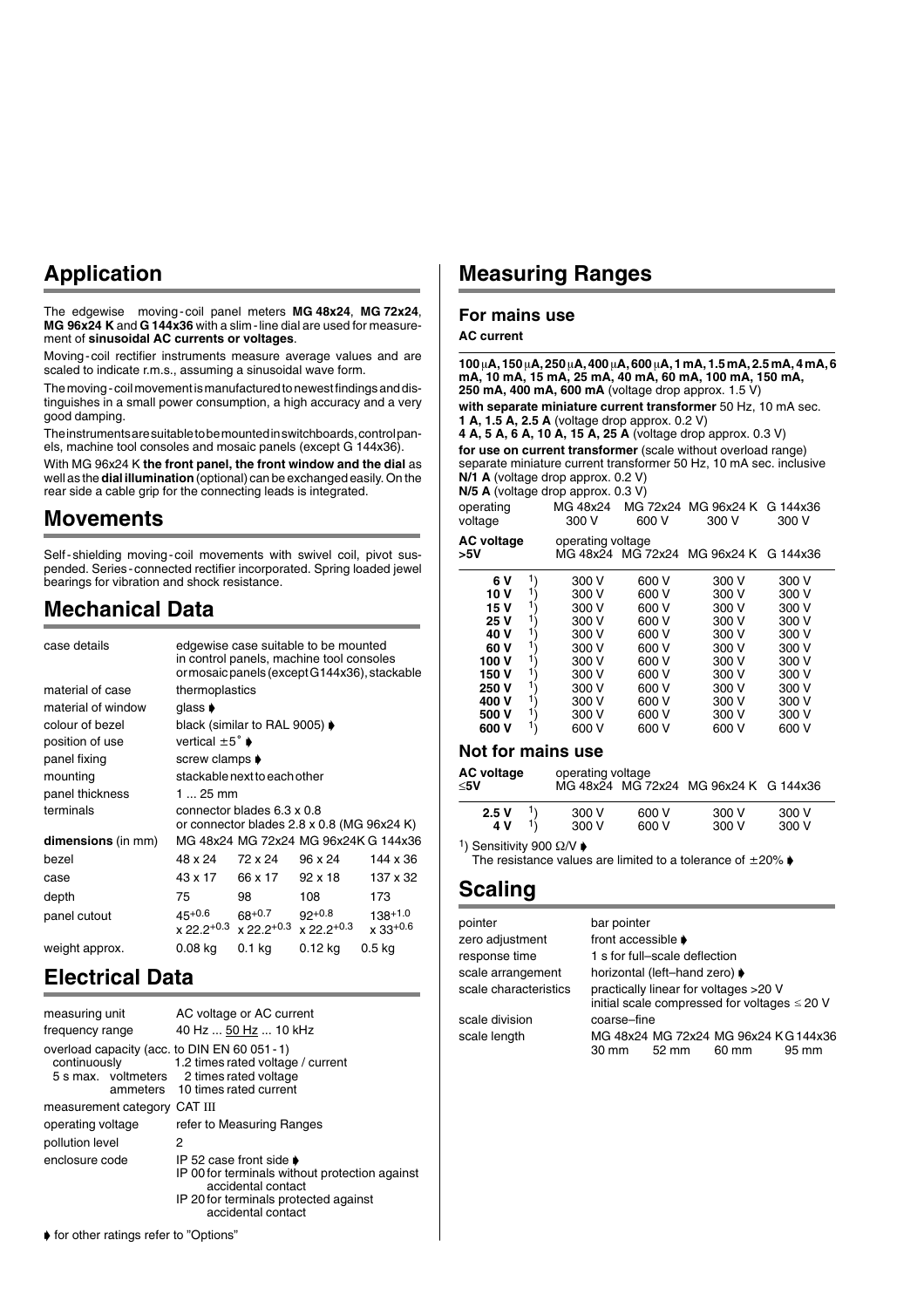

# Data Sheet **Edgewise Series**

# **Analog Meters Slim Edgewise with Moving-Coil Movement and Rectifier**

VDE/VDI 3540 sheet 2 reliability of measuring and control equipment (classification of climates)

## **Options**

### **measuring range**

special measuring deviating from standard range increased sensitivity for voltmeters

internal resistance adjustment to  $\pm$ 1% at 23 $^{\circ}$ C to 2 kΩ/V, 5 kΩ/V, 10 kΩ/V or 20 kΩ/V (as far as possible)

## **case**

window non–glaring glass colour of bezel gray (similar to RAL 7037) position of use horizontal or on request 15...165° (MG 96 x24 K)

#### **performance**

with operating temperature range increased mechanical<br>loads marine application non–certified

mounting blade springs on the narrow sides

climatic suitability limited use in the tropics climatic class 3 according to VDE/VDI 3540 sheet 2  $-10...+55^{\circ}C$ 

shock 30 g, 11 ms<br>vibration 5 g, 5 ... 55 Hz enclosure code IP 54 splash–water protected front (without zero adjustment or with zero adjustment rear accessible for MG 96x24 K)

#### **terminal protection against accidental contact**

protective sleeves B6 for connector blades 6.3 x 0.8 protective sleeves 110 for connector blades 2.8 x 0.8

### **dial**

(MG 96x24 K only)

scale arrangement vertical (bottom zero) blank dial pencil–marked on initial and end values scale division 0 ... 100%<br>and figuring linear, fulllinear, full–scale values acc. to standardized series (1 - 1.2 - 1.5 - 2 - 2.5 - 3 - 4 - 5 - 6 - 7.5 and their decimal multiples e.g. 150 m3/h) or deviating from standard; captions on request 2<sup>nd</sup> scale division including figuring (on request) coloured scale scale in black; pointer, scale division and (MG 96x24 K only) lettering yellow or white lettering yellow or white additional lettering on request e.g. "generator" additional figuring on request coloured marks red, green or blue for important scale values coloured segment red, green or blue within scale division logo on the dial none or on request zero position mechanically suppressed zero, no zero

adjustment, max. 40% of full–scale value for ammeters  $\geq 100$  µA, voltmeters  $\geq 1.5$  V zero adjustment rear accessible

expanded scale expanded initial scale division

by means of electronic circuits up to approx. 5% of full–scale value in centre of scale for MG 72x24 / 96x24 K, P 144x36

**dial illumination** dial translucent<br>for MG 48x24 internal LED 24 for MG 48x24 internal LED 24V DC for MG 96x24 1 lamp 6V, 12V or 24V for G 144x36 2 lamps 6V, 12V or 24V

# **Accuracy at Reference Conditions**

accuracy class 1.5 according to DIN EN 60 051-1

**reference conditions** ambient temperature frequency  $50\pm2$  Hz

 $23^{\circ}$ C position of use nominal position  $\pm 1^{\circ}$ input rated measuring value wave form sinusoidal, distortion factor <5% others DIN EN 60 051-1

#### **influences**

ambient temperature position of use nominal position  $\pm 5^{\circ}$ stray magnetic field 0.5 mT

 $23^{\circ}$ C $\pm$ 2K frequency 40 Hz ... 45 ... 60 Hz ... 10 kHz

# **Environmental**

climatic suitability climatic class 2  $\bullet$ according to VDE/VDI 3540 sheet 2 operating  $-25 ... +40^{\circ} \text{C}$ temperature range storage  $-25...+65$ °C temperature range relative humidity  $\leq 75\%$  annual average, non–condensing shock resistance 15 g, 11 ms  $\bullet$ vibration resistance  $2.5 g, 5 ... 55 Hz$ 

# **Rules and Standards**

| DIN 43718             | Measurement and control; front-frames and<br>frontpanels of measurement and control<br>equipment; principal dimensions   |
|-----------------------|--------------------------------------------------------------------------------------------------------------------------|
| DIN 43 802            | Line scales and pointers for indicating<br>electrical measuring instruments;                                             |
| $\frac{-2}{-3}$       | general requirements<br>designs and dimensions<br>scale graduation and numbering                                         |
| DIN 16 257            | Nominal positions and position symbols used<br>for measuring instruments                                                 |
| DIN EN 60 051         | Direct acting indicating analogue electrical<br>measuring instruments and their accessories                              |
| -1                    | Part 1: Definitions and general requirements<br>common to all parts                                                      |
| $-2$                  | Part 2: Special requirements for ammeters<br>and voltmeters                                                              |
| -9                    | Part 9: Recommended test methods                                                                                         |
| DIN EN 60 529         | Enclosure codes by housings (IP-code)                                                                                    |
| DIN EN 61 010         | Safety requirements for electrical measuring,<br>control and laboratory equipment                                        |
| $-1$                  | Part 1: General requirements                                                                                             |
|                       | -2-030 Part2-030: Particular requirements for testing<br>and measuring circuits                                          |
| DIN EN 61 326-1       | Electrical equipment for measurement, con-<br>trol and laboratory use - EMC requirements<br>Part 1: General requirements |
|                       | (IEC 61 000-4-3 evaluation criterion B)                                                                                  |
| <b>DIN IEC 61 554</b> | Panel mounted equipment -<br>Electrical measuring instruments -<br>Dimensions for panel mounting                         |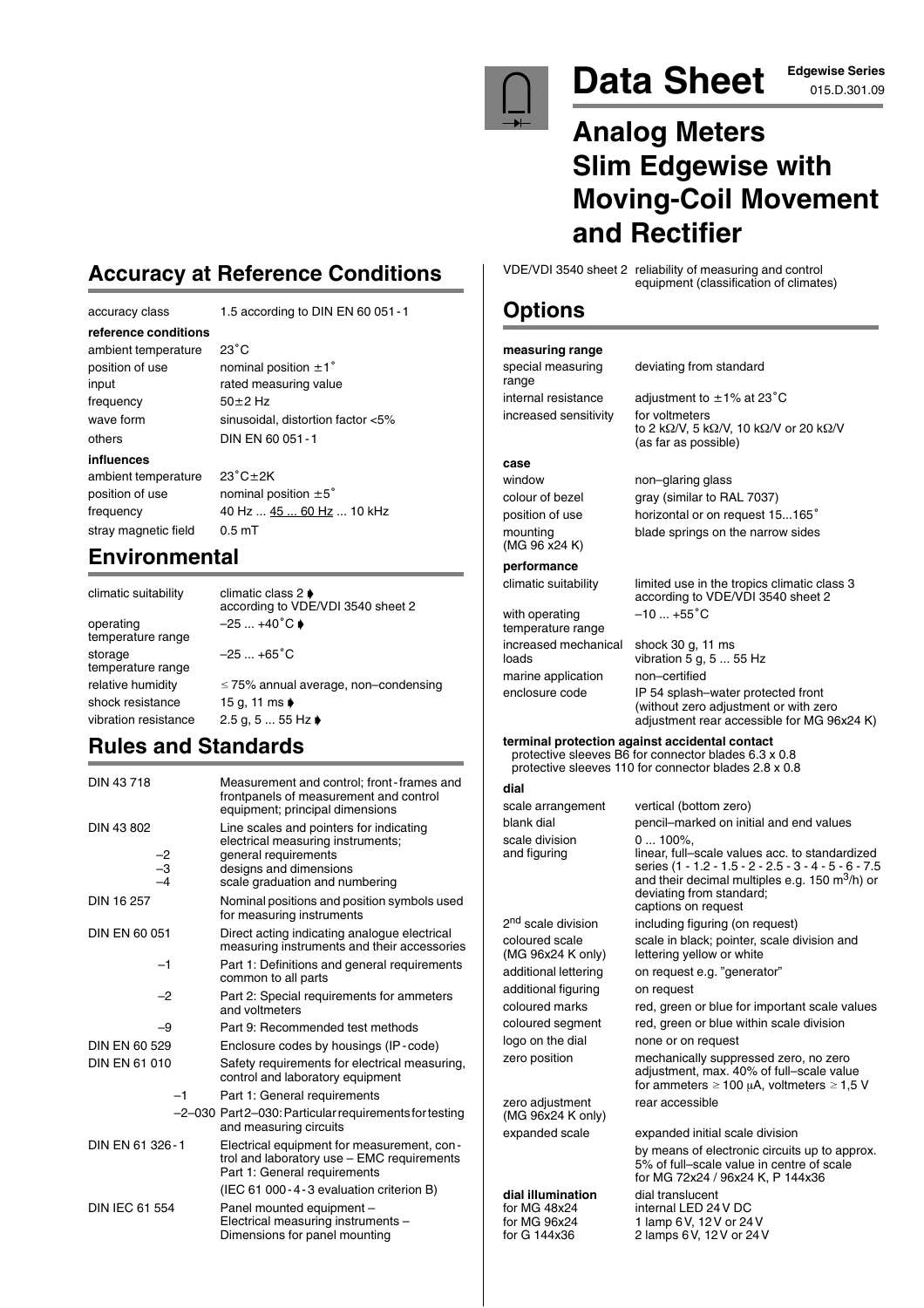